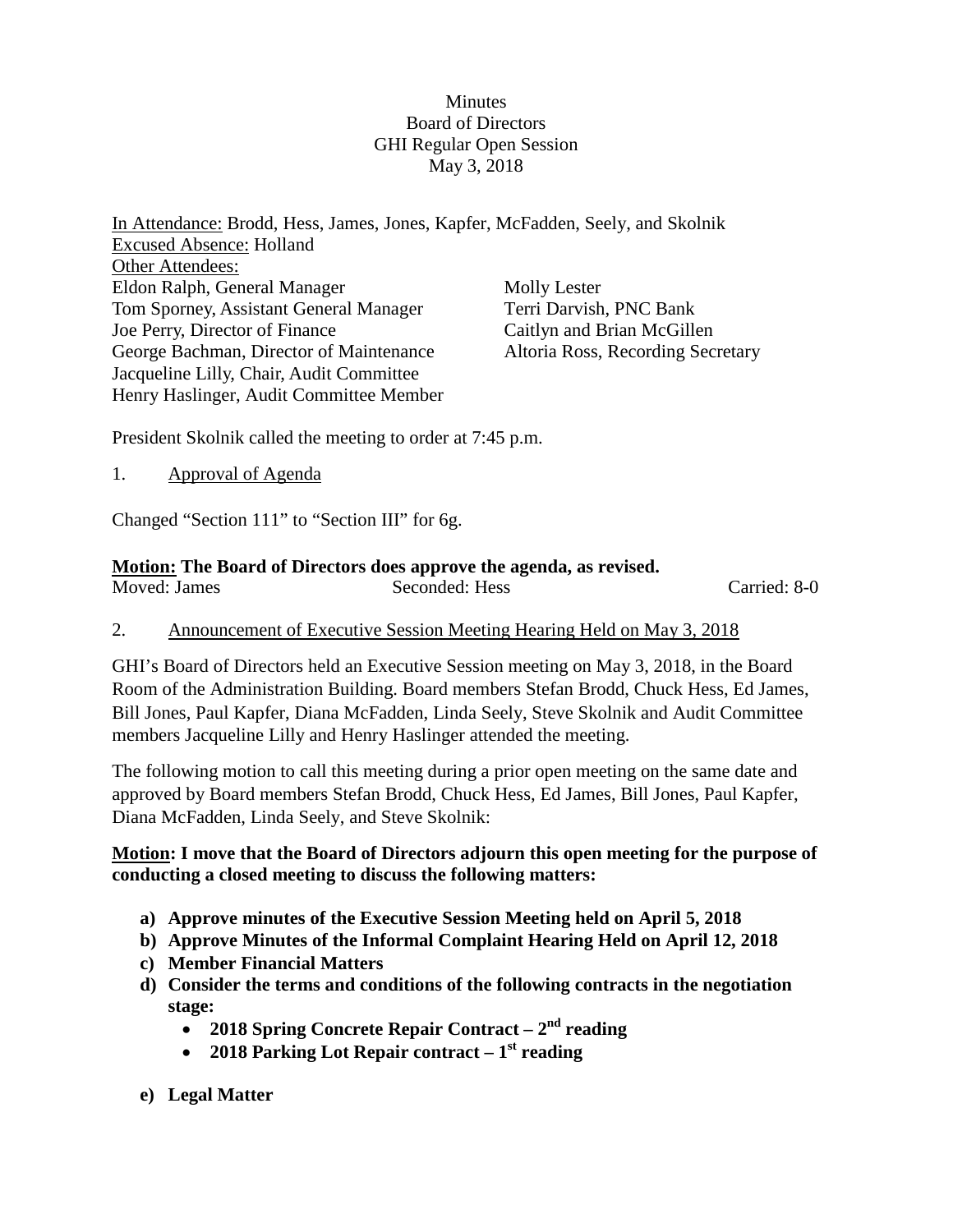## **f) Member Complaint Matters**

## **g) Rental permit granted to a member**

During the meeting, the Board of Directors authorized the Manager, for second and final reading, to enter into a contract with Barnard Building Service for the repairs of concrete sidewalks at 39 sites at its bid of \$29,975, plus 10% for contingencies, for a total not to exceed \$32,973.

The Board of Directors also authorized the Manager, for first reading, to enter into a contract with SFMS, LLC to undertake parking lot repairs.

The meeting commenced at 7:02 p.m. and adjourned at 7:31 p.m.

*Authority for this executive session was derived from Subtitle 6b of the Maryland Cooperative Housing Corporation Act, section 5-6B-19 "Meetings of cooperative housing corporation open to members of corporation of their agents." Paragraph (e)(1)*

### 3. Visitors and Members (Comment Period)

Molly Lester, 6-M Hillside Rd., thanked the HIP staff for their responsiveness. She had her minisplit installed today. She also said the co-op is still invested in Vanguard short-term investment grade fund and the price has gone down for the last six months. It has a negative return and wanted to know if it made sense for GHI to continue to hold it.

#### 4. Approval of Membership Applications

**Motion: I move that the Board of Directors approve the following persons into the cooperative and membership is afforded them at the time of settlement:**

- **Elizabeth G. Terry, Sole Owner;**
- **Amanda Donaldson, Justin Donaldson, Tenants by the Entirety;**
- **Morgan Voth, James Voth, Joint Tenants**
- **Kathleen Murray, Sole Owner;**
- **Laura Semitisky, Yaron Semititsky, Tenants by the Entirety.**

Moved: James Seconded: Hess Carried: 8-0

#### Approval of Mutual Ownership Change

**Motion: I move that the Board of Directors approve the following Mutual Ownership change Daniel Kennedy, Thelma Kennedy (Deceased), Tenants by the Entirety to Daniel Kennedy and Malin R. Kennedy, Joint Tenants.**

Moved: James Seconded: Hess Carried: 8-0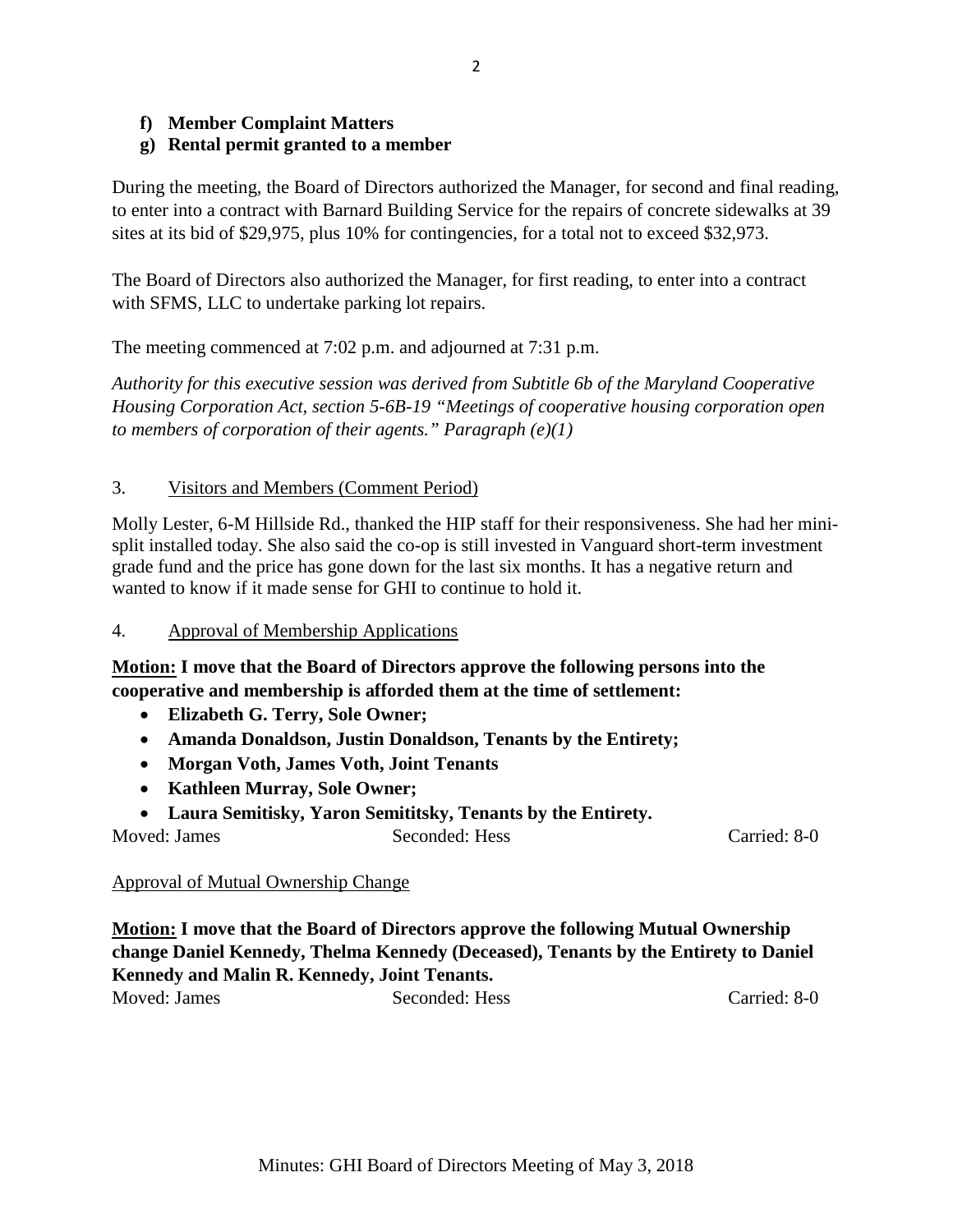## 5. Committee and Homes Improvement Program Reports

**Home Improvement Program** – Sporney reported that:

- Sixteen units have had windows installed at 5%.
- Electric baseboards have been installed in 14 units at 4%.
- Mini-splits have been installed at 91 units at 9%.
- Crawl space improvements in masonry homes in the main building are 34-48 at 63%.
- Siding is expected to be backed up.
- Doors are expected to start the middle of May.
- Attics are expected to start the Tuesday after Memorial Day.
- The siding is scheduled to start mid-to late-June on frames.
- Crews are used to working on GHI homes, so there is very little punch list work.
- In regards to asbestos remediation for frame crawl spaces, there have been 21 buildings started out of 93 at 23%.
- There have been 12 of 93 cleared. The thirteenth has a pipe buried half way in the ground and half way out of the ground. It is expected to be the full length of the building (GM Ralph said there are two pipes in the trench).
- GHI has received an estimate of \$20,000 to remove the two pipes. Management has decided to hold off to see if there are any more situations like this one. The present plan is to bid it out to contractors to remove the pipes.
- GHI maintenance is staying ahead of the contractors to remove the asbestos from the pipes to make the crawl space safe for electrical work. They have cleared 35 of the 93 buildings. They are about 1/3 of the way through.
- In masonry crawlspaces, there are areas that are wet. There are low spots in the crawlspace. In two spaces, crews are replacing sump pumps with drain leaders to get most of standing water out. Between two of situations, GHI has about a \$5,000 change order.
- Additionally, in removing the asbestos, the contractor created a repair issue with Verizon. Sporney met with Verizon, and it has forced them to be responsive. They have tried to address one of the four outstanding problems.
- **Zoning Task Force –** Brodd said the task force worked on a list of concerns that attorney Lawrence Taub requested. The list contained measures to protect Greenbelt should the zone go into effect. Taub will be discussing the list with Greenbelt's Council member Todd Turner next week.

The taskforce is uncertain about Maryland-National Capital Park and Planning Commission funding to develop that zone. Lester made the task force aware of new web portal from the county regarding zoning projects that can be viewed by members.

**Bicycle Committee –** McFadden said the Bicycle Taskforce will have a table at the annual meeting on May 10, 2018.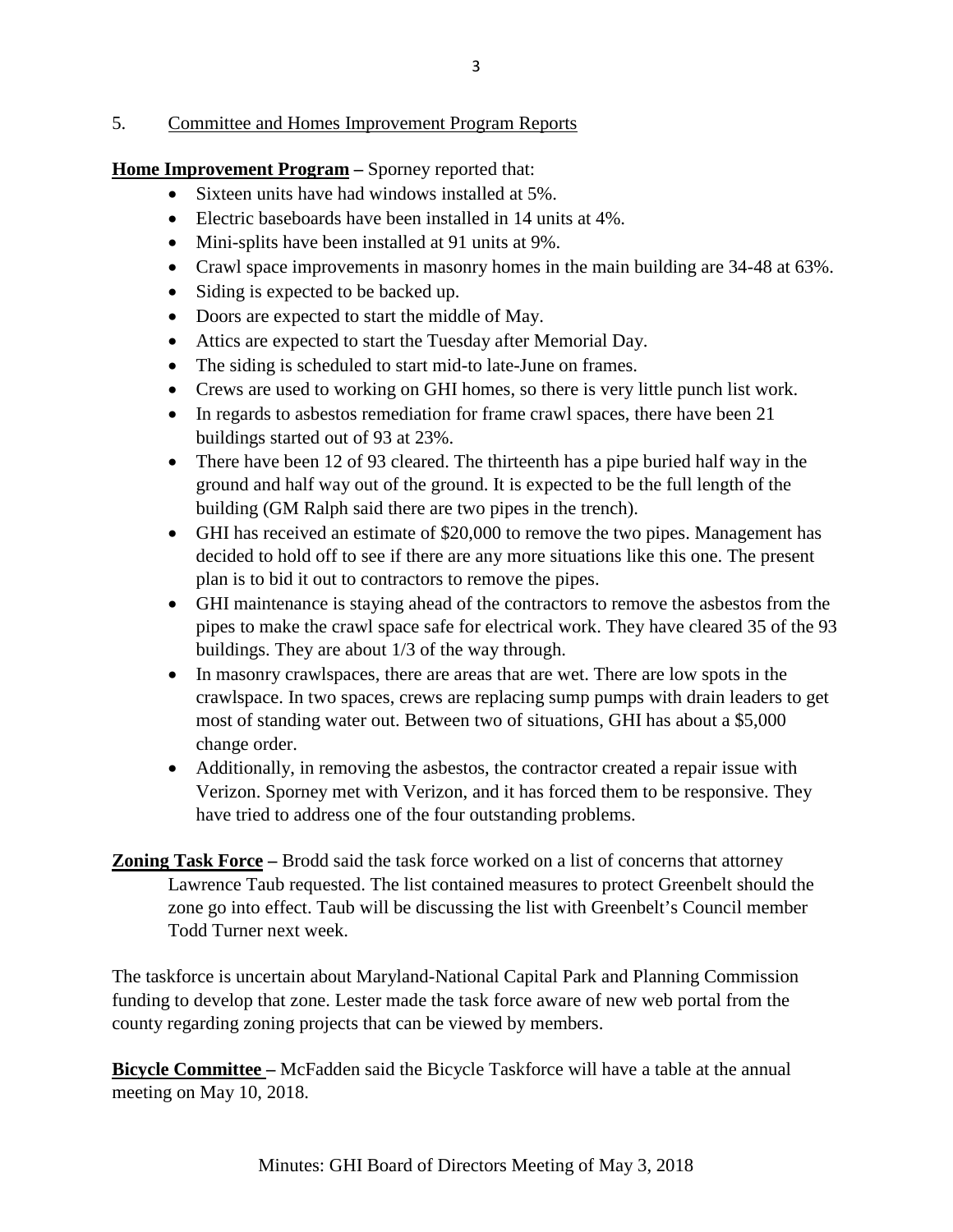**Building Committee** – James said the committee is learning how to use a collaborative system called Drop Box, so members can work on a document from home at the same time.

#### 6. For Action or Discussion

### 6a. Approve Minutes of the Special Open Session Meeting Held on April 5, 2018

## **Motion: I move that the Board of Directors approve the minutes of the Special Open Session meeting that was held on April 5, 2018 as presented.**

Moved: James Seconded: Hess Carried: 7-0-1 Abstained: Skolnik

#### 6b. Approve Minutes of the Regular Open Session Meeting Held on April 5, 2018

**Motion: I move that the Board of Directors approve the minutes of the Regular Open Session meeting that was held on April 5, 2018 as presented.**

| Moved: James       | Seconded: Hess | Carried: 7-01 |
|--------------------|----------------|---------------|
| Abstained: Skolnik |                |               |

## 6c. Request by the Members of 71-E and 71-F Ridge Rd for their Homes to be Designated Smoke-Free Units

On April 19, 2018, Robert and Elizabeth Armstrong, the members of 71-F Ridge Rd and Diana McFadden, the member of 71-E Ridge Rd, requested the Board to designate their homes as smoke-free units. The members of 71-G and 71-H Ridge Rd in the four-unit building row of 71E-H Ridge Rd have not requested their units to be designated as smoke-free.

After deliberations, the Board approved the exception request that 71-E and 71-F Ridge Rd be designated as smoke-free units, provided the Board approved new language drafted by GHI's attorney for the smoke-free restriction MOC addendum that the two members would sign and the attorney verified the MOC addendum's consistency with GHI's current procedures for smokefree buildings.

Attorney Joe Douglass has converted the "procedures for smoke–free buildings" into "procedures for smoke-free buildings and units". He also revised the original smoke-free restriction MOC addendum; the new procedures for smoke-free buildings and units will become part of the revised smoke-free restriction MOC addendum.

During discussion, McFadden removed herself as a board member and spoke as a member.

**Motion: I move that the Board of Directors recommend that Mr. Douglass consider replacing 2c. as follows: 2c. In any one building, the members whose units are designated smoke-free may, by unanimous consent, decide to revert to a non-smoke-free status by signing new MOCs without the smoke-free addendum.**

Moved: Jones Seconded: Seeley Carried: 7-0-1 Abstained: McFadden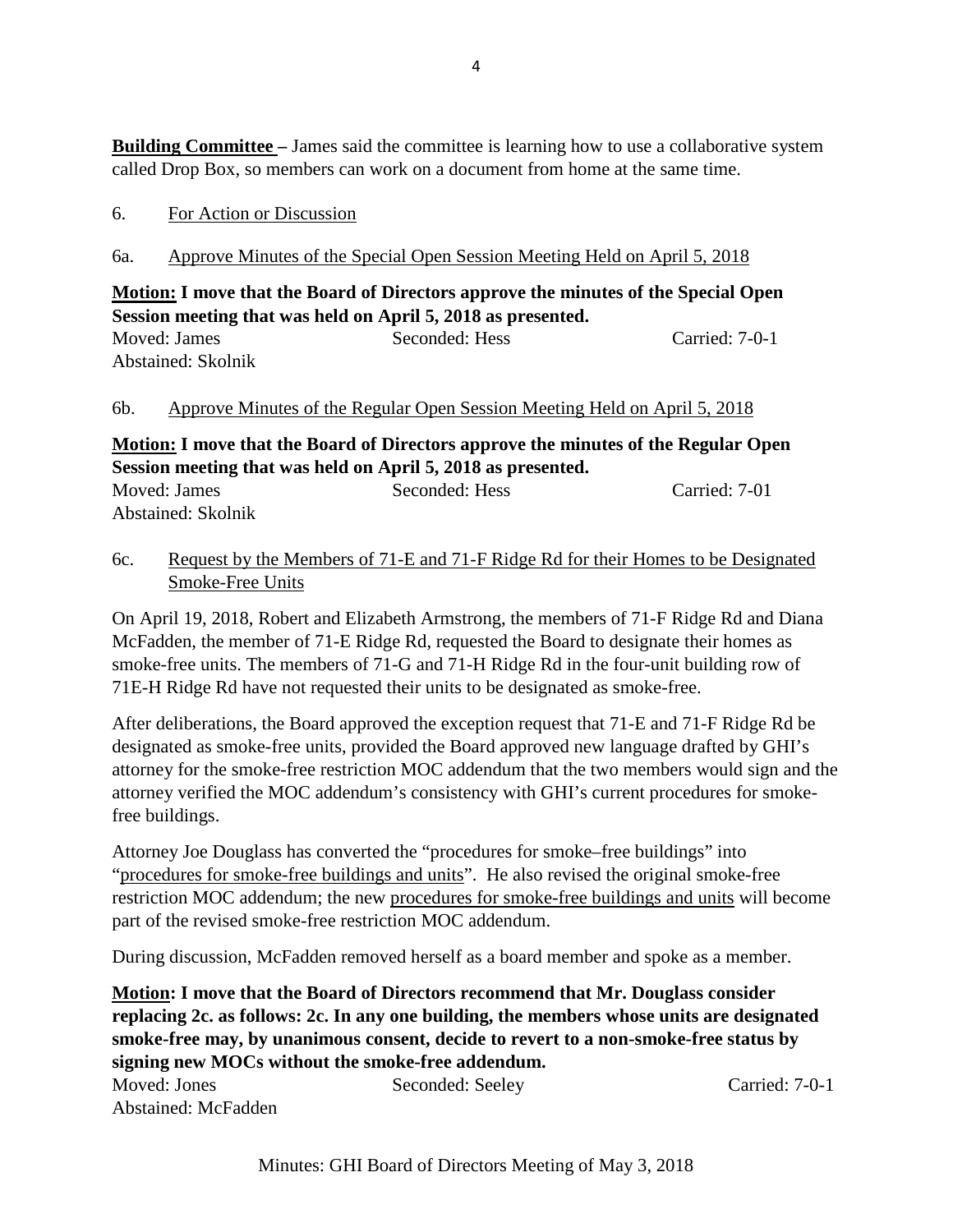**Motion: I move that the Board of Directors recommend that Mr. Douglass consider inserting: In 1.c. after the first word: ", over a sixty-day period."** Moved: Jones Seconded: Hess Carried: 6-1-1 Opposed: Kapfer Abstained: McFadden

**By Consensus:** The Board of Directors authorizes the Manager to contact the attorney to have the language changes made.

Director McFadden returned to the Board table.

6d. Request by PNC Bank for Changes to GHI's Recognition Agreement to Comply with Fannie Mae Requirements

During the Board meeting on April 19, 2018, Ms. Terri Darvish, a loan officer with PNC Bank requested that GHI delete Section III "C" and "D" from our recognition agreement with the bank to ensure that it complies with Fannie Mae guidelines, regulations and current privacy standards and laws. Ms. Darvish sent an email to GHI about this matter. GHI's current Recognition Agreement is in Attachment #4b. After deliberating the matter, the Board decided that GHI's attorney should review Ms. Darvish's correspondence and our current recognition agreement and advise what changes should be made.

In his letter of opinion, Mr. McAndrew advises that while Section III. C could be removed; Section III.D should be retained in GHI's recognition agreement.

**Motion: I move that the Board of Directors accept Attorney Mc Andrew's recommendation to remove Section III. C from GHI's recognition agreement with share loan providers and direct the Manager to revise the recognition agreement accordingly.** Moved: Brodd Seconded: Jones Carried: 8-0

#### 6e. Proposed Interior Fence and Gate, 7-P Research Road

On April 3, 2018, the member of 7-P Research Road submitted a permit request to Technical Services staff for the installation of an interior gate and fence in the side yard. Staff advised the member that GHI's rules state:

*§VII.B.1.c Fences are allowed to enclose the garden side yard, or the side yard or the combined garden side and side yards, as defined in Yard Line Descriptions §VI.B.3. No interior fences shall be permitted.*

During the ARC meeting of April 11, the committee discussed the following:

- a) The perimeter of the member's serviceside, end and gardenside yard is fenced completely.
- b) The member would like to install an interior fence with a gate bisecting the end side yard.
- c) The proposed fence would be 42" tall, not 48" as stated on the GHI permit request.
- d) The main reason for the interior fence is to control the member's dog, who barks at pedestrians. The member has had a bad experience with a mailman.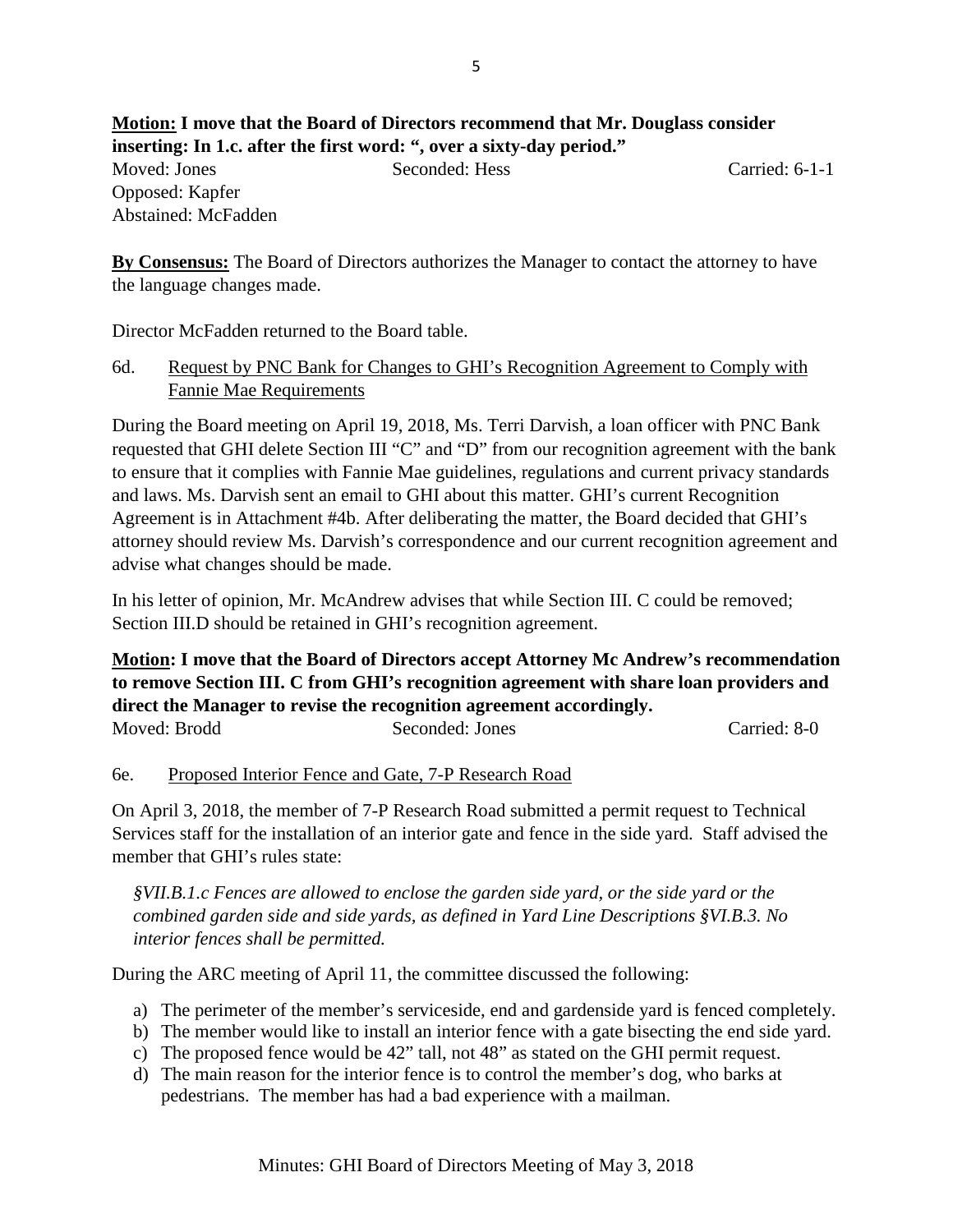- e) The fence cannot be easily located at the service side yard line of the end side yard because of the electric meters. The fence cannot be easily located at the garden side yard line of the end side yard because of existing landscaping.
- f) The member is not planning on having the service side fence removed.

The ARC recommended 6-1-0 that the Board of Directors grant an exception to allow the installation of an interior fence and gate in the side yard of 7P Research Road. The reason given for the motion was that the fence would ensure safety for the dog. The reasons against the motion were as follows: a) too many fences in the yard, and b) it would be acceptable if the service side yard were not fenced.

## **Motion: I move that the Board of Directors allow the members of 7-P Research Rd to install an interior fence and gate in their side yard.**

Moved: McFadden Seconded: James Carried: 6-2 Opposed: Brodd, Hess

## 6f. Proposed Gardenside Pergola, 2-A Westway

On March 2, 2018, the member of 2-A Westway submitted a permit request to Technical Services staff for the installation of a 12'x14' pergola in the gardenside yard. Staff advised that there were no GHI rules about a structure; however

§X.C.3. Approval. … Staff has the prerogative to refer any issues, whether or not explicitly clarified within these rules, to the appropriate committee and/or the GHI Board of Directors.

During the ARC meeting on April 11, the committee discussed the following:

- a) This is not an exception request. There are no rules in the Member Handbook regarding pergola structures. In such cases, staff has the prerogative to request ARC / Board of Directors to review and comment.
- b) The members would like to construct a 12' x 14' free-standing pergola structure with open sides. It would sit next to the garden side porch, and the top rafters of the pergola would be at the same height as the existing porch roof.
- c) The yard is quite large, although it does have a shed.

ARC recommended 7-0-0 that the Board of Directors allow the member to install a 12' x 14' pergola in the gardenside yard of 2A Westway.

## **Motion: I move that the Board of Directors allow the members of 2-A Westway to install a proposed 12'x14' pergola in their gardenside yard.**

Moved: Brodd Seconded: McFadden Carried: 7-0 Hess was out of the room during the vote.

6g. Recommendation to Amend Section III, Minimum Use and Maintenance Standards – Homes and Yards, in the GHI Member Handbook

On November 18, 1993, the Board passed the following motion: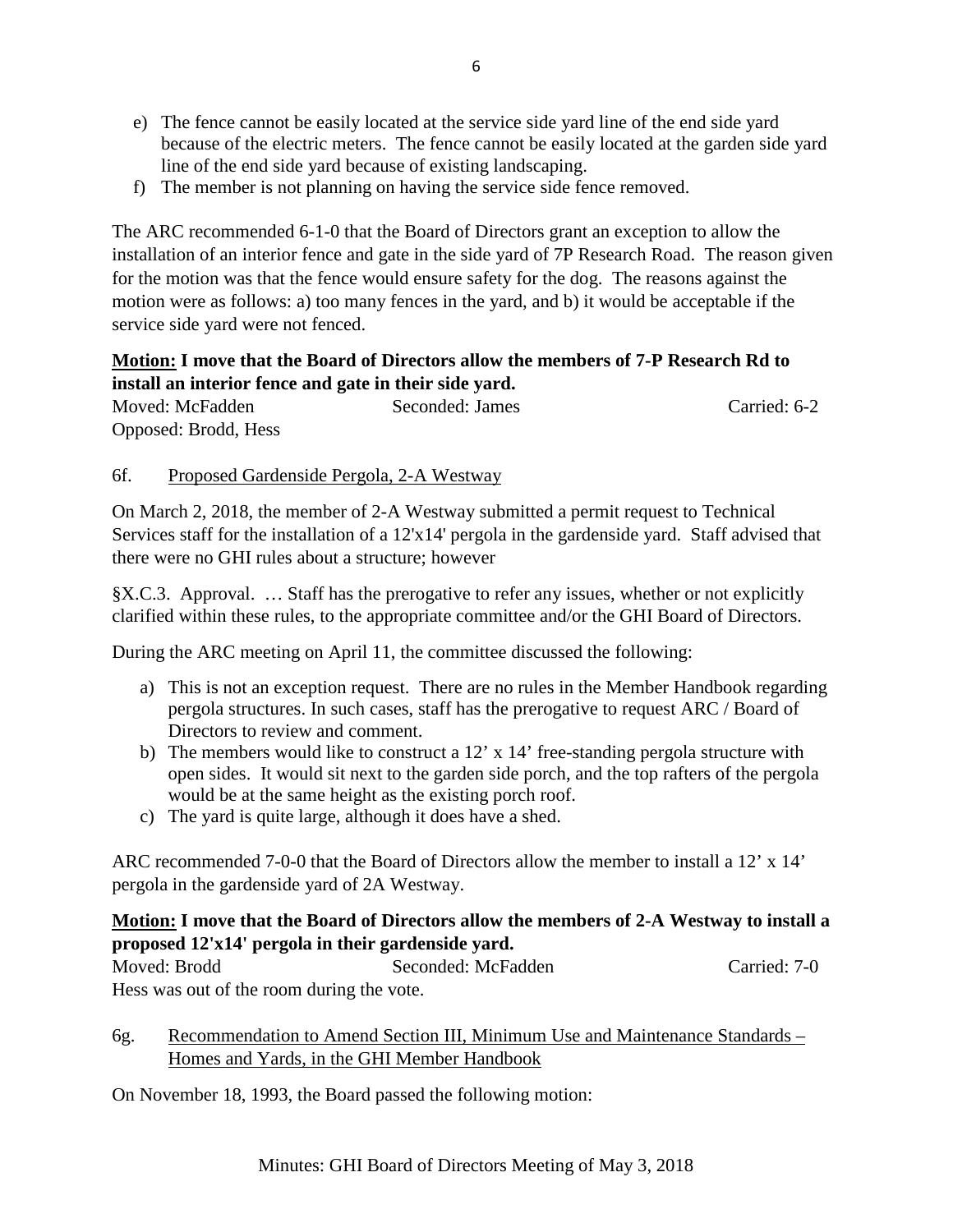• *The Board authorizes a pre-existing policy for implementation at resale. For a period of six months from the date of settlement, GHI will correct any defects that violate code standards or GHI rules and regulations which, in staff's judgment, can be reasonably ascertained to have existed prior to the member's residence in the unit. The following conditions are not included under the policy: A) all appliances, except normally covered heating equipment; B) hidden defects uncovered as a result of renovation or alteration, C) replacement of non-standard parts will be with standard parts only. Non-standard replacement parts will be installed if the member purchases them D) cracked or broken glass and torn screens must be reported within twenty days of settlement.*

On April 11, 2002, the Board modified the prior motion as follows:

• *That the Board of Directors reduces the time frame of the Pre-Existing conditions program from six months to one month after settlement, to protect buyers from deficiencies for which the seller should have been held responsible.*

As a result of the April 11, 2002 motion, it is stated in Section III. Minimum Use and Maintenance Standards – Homes and Yards, page 35-02 of GHI's Member Handbook that GHI will repair free of charge, with several exceptions, any deficiency reported to GHI within one month of settlement.

All new members are informed during a pre-purchase orientation seminar that they may hire resale inspectors to inspect their units prior to settlement. The members are also required to conduct a walkthrough of the units prior to settlement to check for any defects. During the settlement transactions, new members are required to sign a disclaimer form shown attesting that they have inspected the premises, found the property satisfactory and accept same "as is" at the time of settlement. However, the afore-mentioned provision on page 35-02 of the Member Handbook nullifies the disclaimer statement signed by new members, since it holds GHI responsible for repairing any deficiency reported to GHI within one month of settlement that the selling member should have repaired.

Of course, GHI has an obligation to correct any deficiency that GHI is ordinarily responsible for regardless of whenever it is reported by a new member.

Staff recommends that the paragraph on page 35-02 i.e. *"New members should be aware that GHI will repair free of charge, with several exceptions, any deficiency reported to GHI within one month of settlement, including items listed below"* be deleted from the Member Handbook.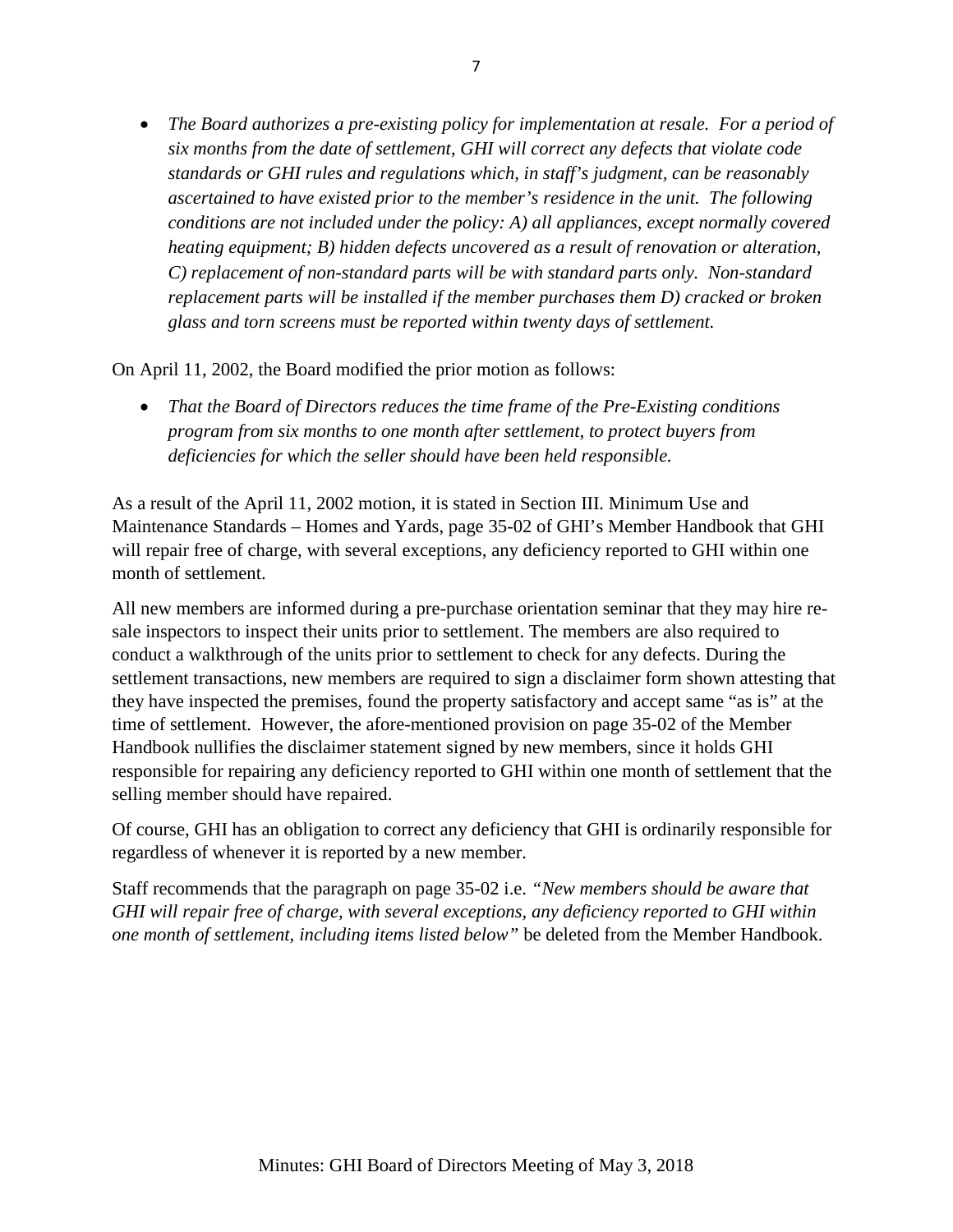**Motion: I move that the Board of Directors approve staff's recommendation to delete the paragraph in Section III. Minimum Use and Maintenance Standards –Homes and Yards of the GHI Member Handbook that states,** *"***New members should be aware that GHI will repair free of charge, with several exceptions, any deficiency reported to GHI within one month of settlement, including items listed below".**

Moved: McFadden Seconded: Jones Carried: 6-2 Opposed: Hess, Seeley

## 6h. Proposed Rule Change for Addition Roof Materials

The current rules for GHI roof materials are as follows:

| Roof pitch    | <b>Material</b>                                    |                |                | <b>Brick   Block   Frame</b> |
|---------------|----------------------------------------------------|----------------|----------------|------------------------------|
| $\geq$ = 3:12 | shingles                                           | Ok             | Qk             | Qk                           |
|               | slate                                              | Ok             | N <sub>o</sub> | N <sub>o</sub>               |
| <3:12         | asphalt sheet (modified bitumen only)              | Ok             | Ok             | Ok                           |
| $\leq$ =1:12  | EPDM (ethylene propylene diene monomer) $\vert$ Ok |                | Ok             | Ok                           |
|               | any corrugated roof panels                         | N <sub>0</sub> | N <sub>o</sub> | N <sub>o</sub>               |

§X.D.13. Based on roof pitch, acceptable roofing materials for additions are as follows:

Any other roofing materials shall be only as acceptable to GHI staff and approved by the GHI Board of Directors.

To date, shingles applied to additions have been assumed to be 3-tab shingles to match those on the main roof of frame homes. With the recent selection of architectural shingles for re-roofing frame homes, the shingle style will change gradually throughout the community. Staff requested the Architectural Review Committee to consider whether shingles for additions should match those on the main roofs.

ARC recommended 7-0-0 to the Board of Directors that the roof shingles used on all additions should match the architectural shingles used on the main roofs.

To this end, staff proposes the following revision to the rules:

| $ >=3:12$ | $ architectural$ shingles, CertainTeed Landmark, Pewter wood $ Ok $ | Ok |  |
|-----------|---------------------------------------------------------------------|----|--|
|           | $ color,$ or equivalent                                             |    |  |

## **Motion: I move that the Board of Directors revise GHI rules §X.D.13. to replace "shingles" by the phrase, "architectural shingles, CertainTeed Landmark, Pewter wood color, or "equivalent" be installed on roofs for additions.**

Moved: Jones Seconded: Kapfer Carried: 8-0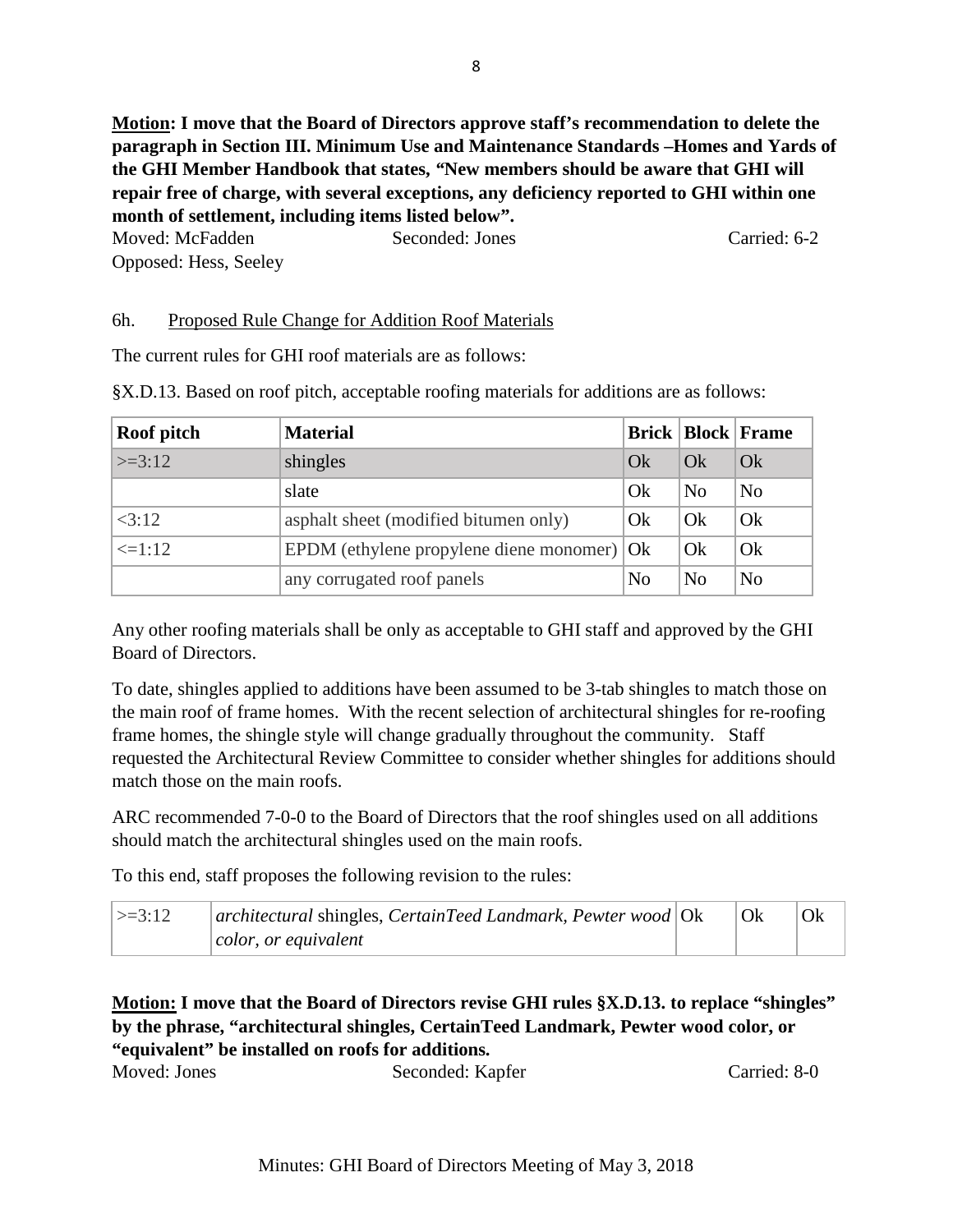6i. Request the Buildings Committee to Research the Pros and Cons of Relining vs Replacing Waste Water and Water Supply Piping in GHI Homes

During discussions with Design Management Associates (the reserves advisor who is currently updating GHI's replacement reserves' plan), DMA advised staff that the cost for replacing water and waste water supply piping, repairing walls and cabinets and temporarily relocating members in frame and masonry units would cost over \$21,000 per unit.

Staff recommends that GHI should explore less costly options such as lining the interior of the pipes with an epoxy coating. This approach is used in the piping systems of hotels, high-rise condominiums, hospitals, restaurants, airports, schools, museums, U.S. Navy ships and commercial and industrial businesses all across America.

The Board may consider directing the Buildings Committee to research the pros and cons of relining vs replacing waste water and water supply piping in GHI homes and recommend which option should be adopted.

**Motion: I move that the Board of Directors direct the Buildings Committee to research the pros and cons of relining vs replacing waste water and water supply water piping in frame and masonry homes and recommend by September 30, 2018 which option should be adopted, by stating the rationales for the recommended option.** Moved: Hess Seconded: James Carried: 8-0

## 6j. Attorney's Opinion re: Imposing Fines for Rules' Violations

In its report to the Board regarding GHI's community beautification program, the Yard Solutions Task force recommended that fines should be levied against members whose yards are out of compliance, after due warning is given (and in accordance with Maryland state law on cooperative transparency.) On February 15, 2018, the Board requested the Manager to obtain a current legal opinion on the issue of levying fines for community beautification and other violations. The Manager requested GHI's attorney Joe Douglas to provide his opinion on this matter.

Mr. Douglas' opinion can be summarized as follows:

- a) Based on GHI's governing documents, GHI does not have authority to levy fines against members for rule violations. It would be necessary to amend the documents to provide that authority.
- b) Based on Mr. Douglas' years of experience in representing cooperatives and condominiums, his view is that, even if a cooperative or a condominium has legal authority to levy fines for violations, they often are not effective in bringing about compliance with the rules.
- c) Adding the authority to levy fines will not likely bring about a significant improvement in the results of enforcement efforts.
- d) As a cooperative, GHI already has the right to terminate the ownership and occupancy rights of members who violate the rules, and this is a much greater deterrent, and a much more effective remedy, than levying fines.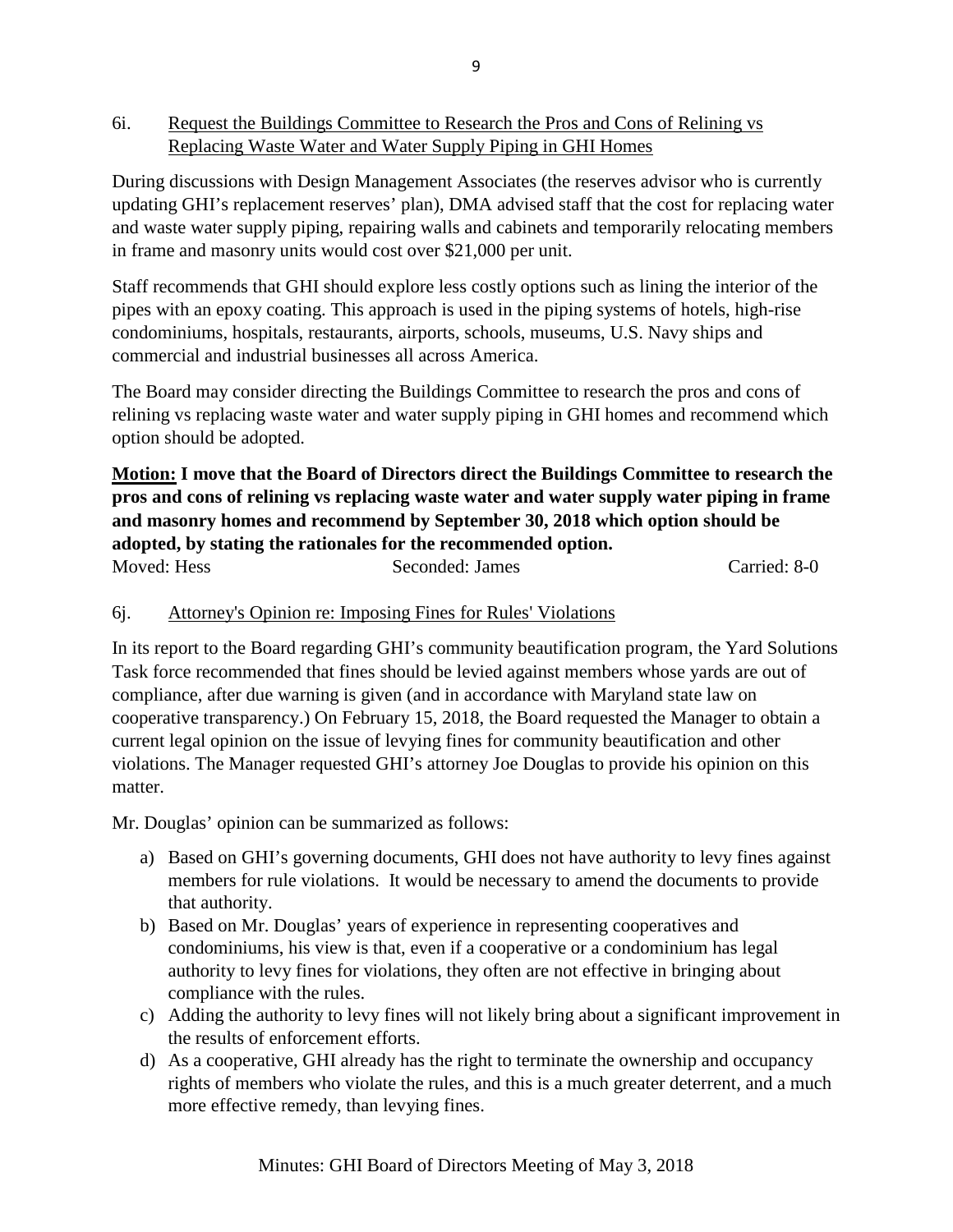## 6k. Request from the Greenbelt Labor Day Festival Committee for a Contribution

The Greenbelt Labor Day Festival Committee sent a letter for a contribution towards promotion of the 64<sup>th</sup> annual festival in September within the center of Greenbelt. The Festival Committee is requesting sponsors to contribute an amount of \$100, \$250 or \$500.

GHI's Contributions Policy outlines the process for requesting a contribution. All requests should fit one or more of the stated criteria. An updated chart of donations is also shown in Attachment #9c.

# **Motion: I move that the Board of Directors approve a contribution of \$250 to the**  Greenbelt Labor Day Festival Committee towards its promotion of the 64<sup>th</sup> annual festival **within the center of Greenbelt during September 2018.**

Moved: Jones Seconded: Hess Carried: 8-0

### 6l. Establish Date for a Work Session to Review Draft Replacement Reserve Study Reports

Design Management Associates (DMA) has prepared draft reports based on its recent analyses of GHI's replacement reserves and addition maintenance reserve plans. This item is on the agenda for the Board to set a date for a work session when DMA will present the report to the Board of Directors, the Finance Committee and the Addition Maintenance Task Force.

**By Consensus**: The Board will meet on June 28, 2018 for a work session when DMA will present the report to the Board of Directors, the Finance Committee and the Addition Maintenance Task Force.

## **7. Items of Information**

7a. Secretary of the Maryland Department of Transportation MagLev Response

The Secretary of the Maryland Department of Transportation sent a letter in response to a letter from GHI which stated the cooperative's position of supporting the "No Build" option for the proposed Superconducting Magnetic Levitation (SCMAGLEV) project.

- 7b. Board 12 Month Action Plan and Committee Task List
- 7c. Monthly GHI and City Calendars
- 7d. President's Items
	- CAI Lobby Day is next Tuesday on Capitol Hill.
	- The GHI Administration Building has new wifi in the building that is more secure than the old one.